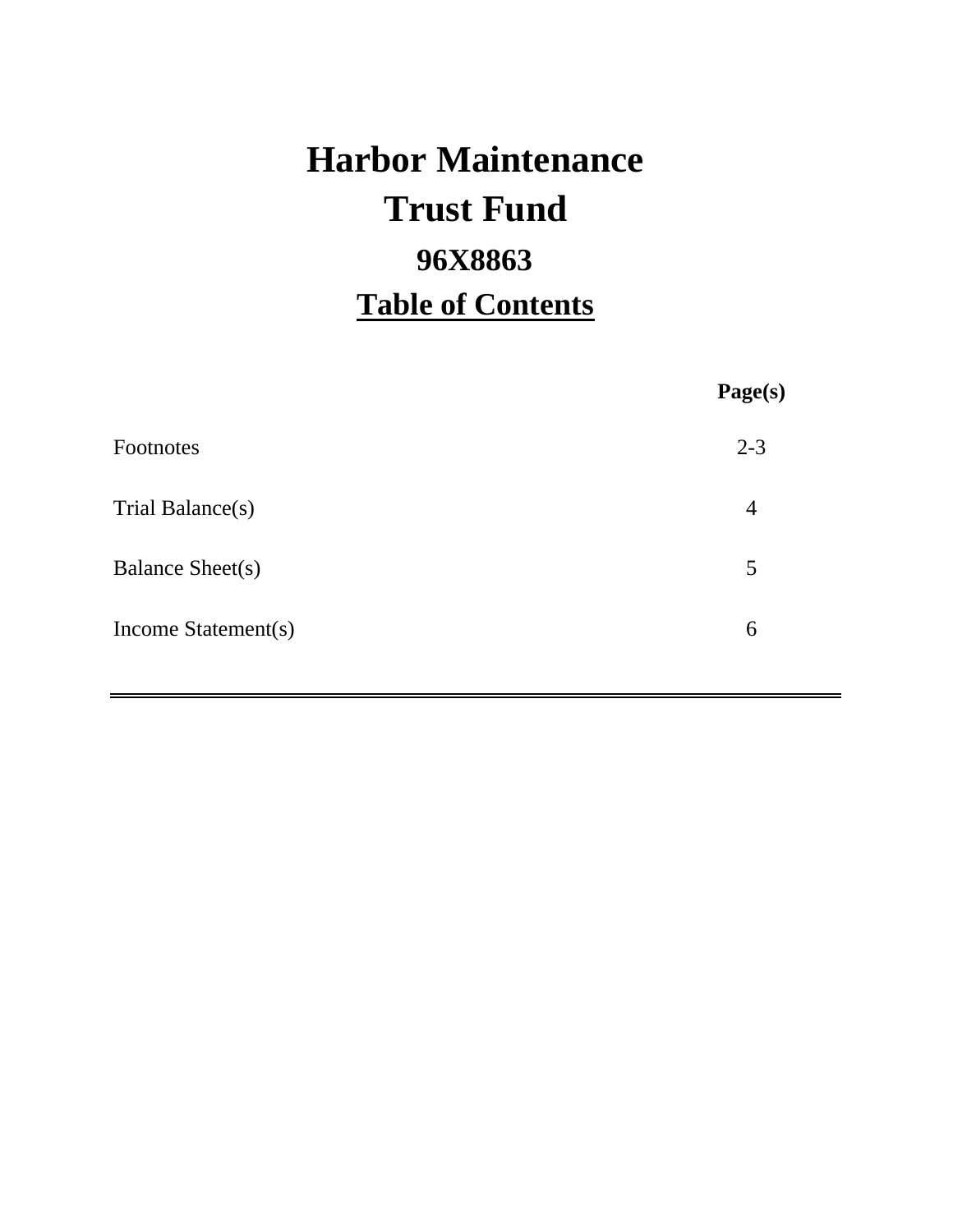## **Harbor Maintenance Trust Fund 96X8863 Footnotes**

#### **(1) Summary of Significant Accounting Policies**

#### *(a) Reporting Entity*

The accompanying Balance Sheet of the Harbor Maintenance Trust Fund and related Income Statement pertain to the aspects of the Harbor Maintenance Trust Fund that is serviced by the Funds Management Branch (FMB) of the Bureau of the Fiscal Service (Fiscal Service) of the U.S. Department of the Treasury (Treasury). The Harbor Maintenance Trust Fund was created by legislation enacted by the U.S. Congress.

FMB acts as a service organization which processes receipts, disbursements, and transfers related to the Harbor Maintenance Trust Fund based upon information received and recorded by FMB from Treasury's Office of Tax Analysis (OTA) and the Internal Revenue Service (IRS), and the program agency responsible for the trust fund activity, Treasury's Bureau of the Fiscal Service (Fiscal Service), and other Treasury bureaus. As part of its functions, Fiscal Service also manages the investments, maintains related accounting records and supporting documentation, and reports financial activity. The financial activity reported in the accompanying Balance Sheet and Income Statement is limited to the activities performed by FMB.

The program agency is responsible for administering, regulating, and monitoring the program activities funded by the trust fund. The program agency makes all decisions regarding dispositions from the trust funds. As such, the Balance Sheet and Income Statement do not include information regarding the ultimate disposition of amounts transferred from the trust fund to the program agency.

The program agency is responsible for reporting on the financial position of the trust fund. As such, the financial position of the trust fund in the program agency's records may differ from what has been illustrated in the accompanying Balance Sheet and Income Statement.

#### *(b) Basis of Presentation*

The Balance Sheet and Income Statement have been prepared to report the assets and liabilities of the trust funds under the function performed by FMB, and the related activity, in accordance with the measurement and criteria discussed below.

#### *(c) Basis of Accounting*

The Investments on the Balance Sheet and Interest Revenue on Investments reported on the Income Statement are reported using the accrual basis of accounting. All other Accounts and activity reported on the Balance Sheet and Income Statement are reported on the cash basis.

#### *(d) Fund Balance with Treasury*

The Trust Fund does not maintain cash in commercial bank accounts. Treasury processes cash receipts and disbursements. Fund Balance with Treasury represents net revenue, disposition of revenue, and investment activity. Fund balance with Treasury is reported based on the balance reported by the Fiscal Service's Government-wide Accounting and Reporting Modernization Project (GWA) Account Statement and reconciling transactions identified and recorded by FMB.

#### *(e) Interest Receivables*

Interest receivables are calculated and reported by FMB based on the investment terms received and recorded by FMB from Fiscal Service's Federal Investments Branch (FIB) in the investment confirmations and monthly statements of account.

#### *(f) Investments*

Pursuant to authorizing legislation, the Secretary of the Treasury shall invest, at the direction of the program agencies, such portion of the trust fund balances as is not, in the judgment of the program agencies, necessary to meet current withdrawals. Such investments shall be in non-marketable par value or non-marketable market-based securities as authorized by legislation. Par value securities are special issue bonds or certificates of indebtedness that bear interest determined by legislation or the Treasury. Market-based securities are Treasury securities that are not traded on any securities exchange, but mirror the prices of marketable securities with similar terms. Both par value and market-based securities are issued and redeemed by FIB.

FMB follows Treasury fiscal investment policy guidelines. FMB determines the term of the securities purchased based on direction provided by the program agency. The securities are acquired and held in the name of the Secretary of the Treasury for the trust fund. The interest on and proceeds from the sale or redemption of any security held for the trust fund is credited to the trust fund. Investments are selected for liquidation based on the following order: earliest maturity date, lowest prevailing interest rate, and first security in first security out.

Investments are calculated and reported at net cost based on the cost and premium/discount amounts reported to FMB in the investment confirmations and monthly statements of account received from FIB.

Link to Fiscal Service's Federal Investment Branch Investment Statement of Account: FIB Investment Account Statement

FIB Investment Account Statement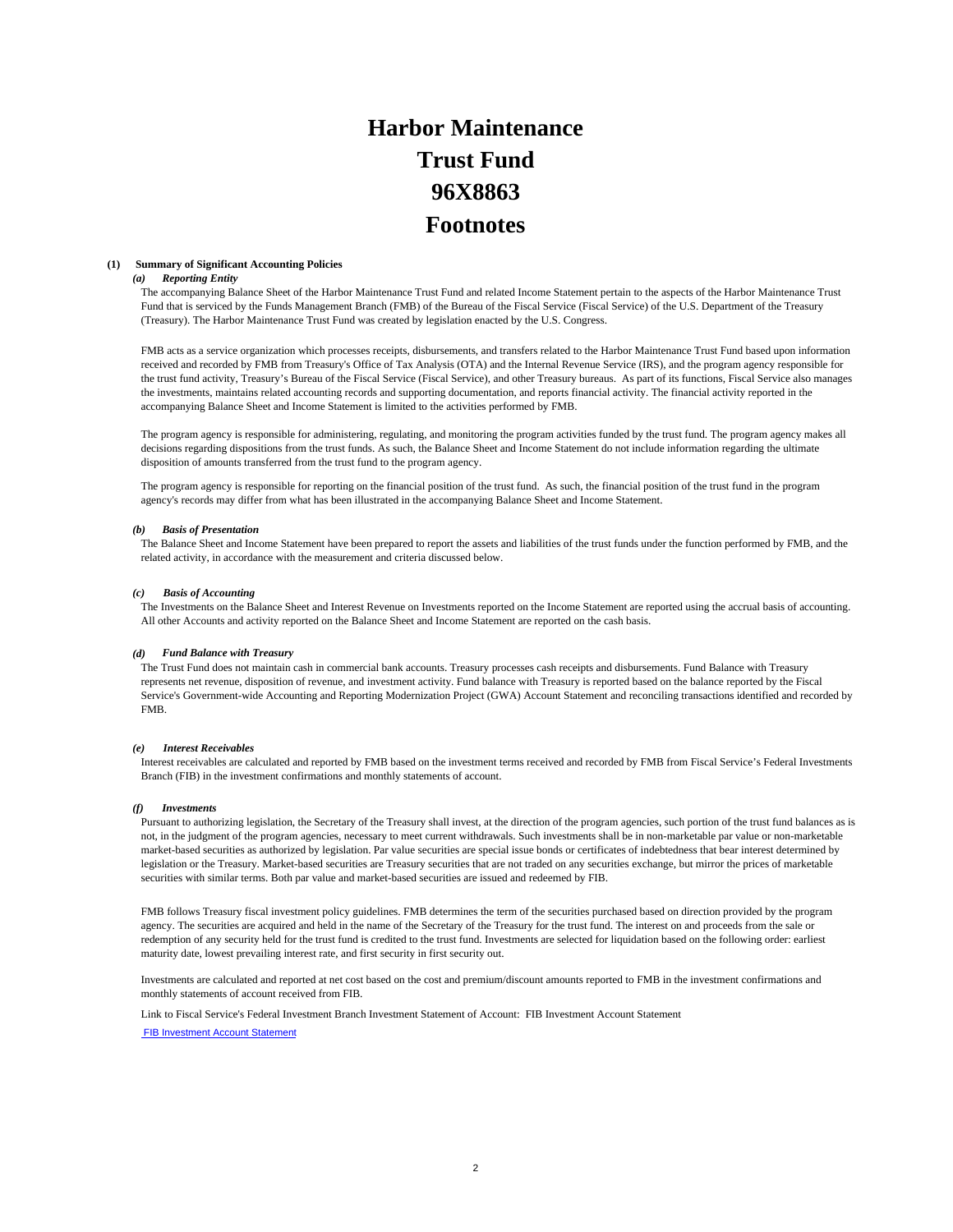### **Harbor Maintenance Trust Fund 96X8863 Footnotes (Cont'd.)**

#### *(g) Equity*

Equity is calculated and reported by FMB based on the assets of the trust fund. Equity is calculated as the difference between Total Assets and Total Liabilities.

#### *(h) Interest Revenue*

Interest revenue is reported based on the amounts received and recorded by FMB from FIB in the monthly statements of account and accrued interest and amortization calculated by FMB. Amortization of any premiums and discounts on investments is calculated and reported by FMB based on the investment terms reported to FMB by FIB using the straight-line method for investments with a term equal to or less than one year and using the level yield method which approximates the interest method for investments with a term of greater than one year.

As stated above in (c) Basis of Accounting, the Investments on the Balance Sheet and Interest Revenue on Investments reported on the Income Statement are reported using the accrual basis of accounting. The following amounts represent cash basis interest earnings for the current month and the current fiscal year-todate.

**\$139,494.40 \$59,929,082.40 Current Month Fiscal Year-to-Date**

#### *(i) Revenues*

Pursuant to authorizing legislation, revenue activity recorded in the trust funds consists primarily of interest, penalties, fines, administrative fees, transfers in from program agencies, tax revenues, tax adjustments, tax refunds, premiums, cost recoveries, and other income, which are transferred from the General Fund of the Treasury or from program agencies to the Trust Funds.

Penalties, fines, administrative fees, transfers in from program agencies, premiums, cost recoveries, and other income are reported based on the amounts received and recorded by FMB from FMS and the program agencies responsible for the respective trust fund activity.

#### *(j) Transfers to Program Agencies*

Dispositions from the Trust Fund are made in accordance with the authorizing legislation to the program agency, which is responsible for the ultimate disposition of such funds, to cover program administration and related costs as defined by law. Transfers to program agencies are calculated and reported based on the disbursement request amounts received and recorded by FMB from the program agency responsible for the respective trust fund activity and the disbursement amounts returned and recorded by FMB from the program agencies responsible for the respective trust fund activity.

#### *(k) Reimbursements to Treasury Bureaus and the General Fund (Operating Expenses/Program Costs)*

In the case of the Harbor Maintenance trust fund, Fiscal Service is authorized by law to receive direct reimbursement from the trust funds for certain administrative expenses (operating expenses/program costs). Also, the Secretary of the Treasury is directed by law to charge trust funds to reimburse the General Fund for administrative expenses incurred by other Treasury bureaus in performing activities related to administering the trust funds. These reimbursement amounts are determined by Treasury based on its assessment of the estimated cost of the services provided. Reimbursements to Treasury bureaus and the General Fund are reported based on the disbursement request amounts received and recorded by FMB from various Treasury bureaus, including the Fiscal Service.

#### **(2) Related Parties**

FMB, on behalf of the Secretary of the Treasury, compiles amounts deposited into the trust fund, invests receipts in Treasury securities, redeems securities and transfers funds to the program agency, maintains accounting records for receipts and disbursements of the trust fund, and reports trust fund financial activity to the program agencies and other interested parties. The program agency, OTA, IRS, and/or Fiscal Service determine the amounts to be deposited in the trust fund. The program agency determines the disposition of the trust fund balances.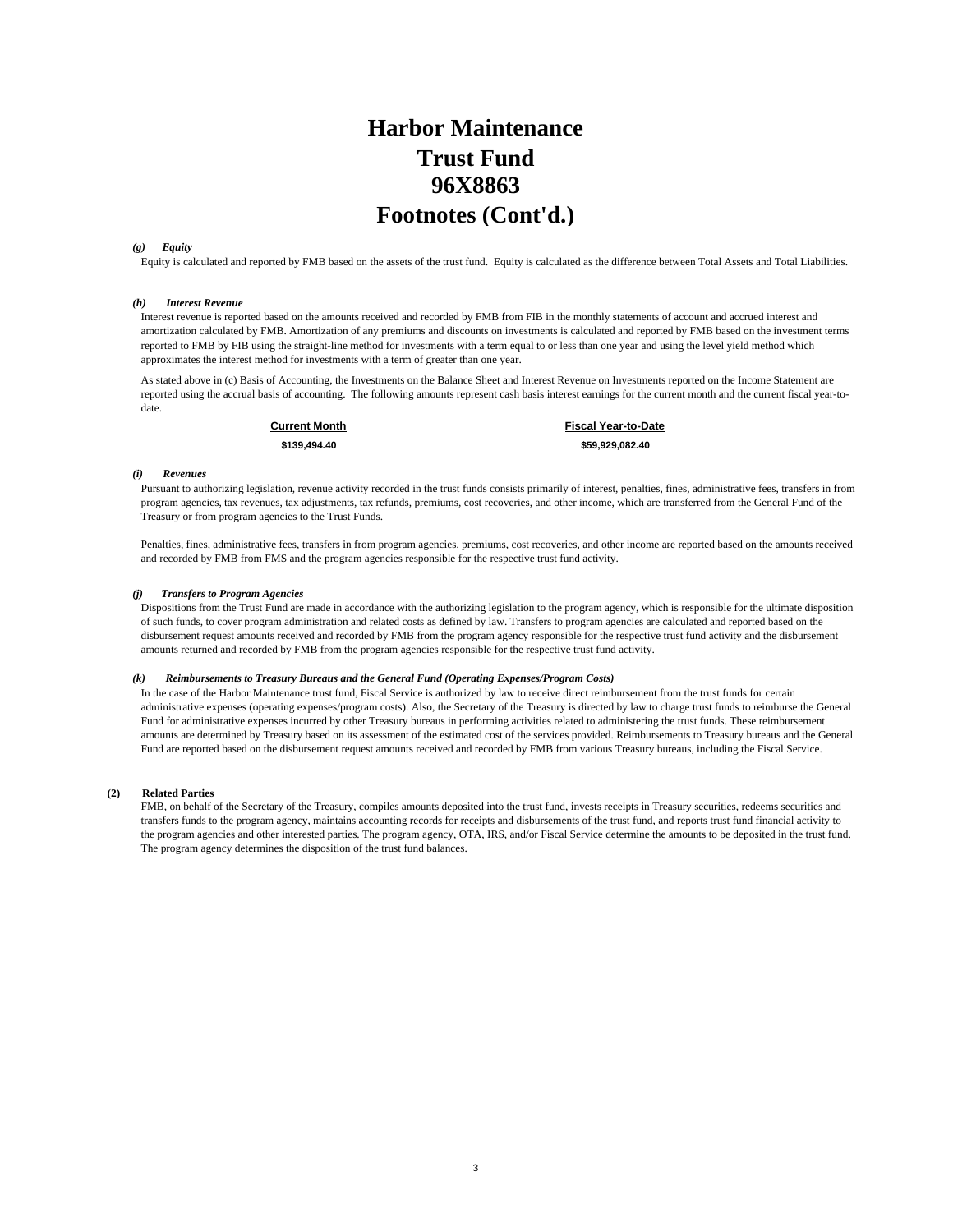**Harbor Maintenance Trust Fund 96X8863 Trial Balance - UnauditedApril 1, 2014 through April 30, 2014**

#### **Period Name:2014-07 Fund:TFM8863DEXXXXXX Program:<All>**

| <b>USSGL</b> | <b>BEA Category</b>     | Year of BA               | <b>Cost Center</b> | <b>USSGL / Cost Center Description</b>                                                                               | <b>Beginning Balance</b> | <b>Period Net Dr</b>  | <b>Period Net Cr</b> | <b>Ending Balance</b> |
|--------------|-------------------------|--------------------------|--------------------|----------------------------------------------------------------------------------------------------------------------|--------------------------|-----------------------|----------------------|-----------------------|
| 1010         | $\sim$                  | $\overline{\phantom{a}}$ | ×.                 | FUND BALANCE WITH TREASURY                                                                                           | 89,054,487.49            | 30, 155, 631, 218. 36 | 30,118,561,781.61    | 126, 123, 924. 24     |
| 1342         |                         | $\overline{\phantom{a}}$ | ٠                  | <b>INTEREST RECEIVABLE - INVESTMENTS</b>                                                                             | 19.833.993.49            | 7,829,754.36          | 24.884.65            | 27,638,863.20         |
| 1610         |                         | ÷                        | ÷.                 | <b>INVESTMENTS IN U.S TREASURY</b><br>SECURITIES ISSUED BY THE BUREAU OF<br>THE FISCAL SERVICE                       | 8,499,309,732.90         | 29,544,478,448.31     | 30,029,372,906.39    | 8,014,415,274.82      |
| 1611         |                         |                          |                    | DISCOUNT ON U.S. TREASURY<br>SECURITIES ISSUED BY THE BUREAU OF<br>THE FISCAL SERVICE                                | $-712,715.09$            | 114,609.75            | 109,503.08           | $-707,608.42$         |
| 1612         |                         |                          |                    | PREMIUM ON U.S. TREASURY<br>SECURITIES ISSUED BY THE BUREAU OF<br>THE FISCAL SERVICE                                 | 201,952,030.96           | 0.00                  | 0.00                 | 201,952,030.96        |
| 1613         |                         |                          |                    | AMORTIZATION OF DISCOUNT AND<br>PREMIUM ON U.S. TREASURY<br>SECURITIES ISSUED BY THE BUREAU OF<br>THE FISCAL SERVICE | $-112,325,391.41$        | 160,134.52            | 3,176,838.96         | -115,342,095.85       |
| 3310         |                         |                          |                    | CUMULATIVE RESULTS OF OPERATIONS                                                                                     | -7,936,036,318.33        | 0.00                  | 0.00                 | -7,936,036,318.33     |
| 4114         | $\overline{D}$          | $\sim$                   |                    | TFMA53110010 INTEREST ON INVESTMENTS                                                                                 | 59,789,588.00            | 139,494.40            | 0.00                 | 59,929,082.40         |
|              |                         |                          |                    | TFMA59970100 CUSTOM DUTIES ON IMPORTS                                                                                | 554,366,221.70           | 94,513,823.14         | 0.00                 | 648,880,044.84        |
|              |                         |                          |                    | TFMA59970200 CUSTOM DUTIES ON DOMESTICS                                                                              | 50,213,910.33            | 6.085.366.57          | 0.00                 | 56,299,276.90         |
|              |                         |                          |                    | TFMA59970300 CUSTOM DUTIES ON PASSENGERS                                                                             | 5,590,373.90             | 364,193.84            | 0.00                 | 5,954,567.74          |
|              |                         |                          |                    | TFMA59970400 CUSTOM DUTIES ON FOREIGN TRADE                                                                          | 127,351,883.97           | 25,160,540.69         | 0.00                 | 152,512,424.66        |
|              |                         | <b>BA Sum</b>            |                    |                                                                                                                      | 797,311,977.90           | 126,263,418.64        | 0.00                 | 923,575,396.54        |
|              | Sum BEA                 |                          |                    |                                                                                                                      | 797,311,977.90           | 126,263,418.64        | 0.00                 | 923,575,396.54        |
| Sum          |                         |                          |                    |                                                                                                                      | 797,311,977.90           | 126,263,418.64        | 0.00                 | 923,575,396.54        |
| 4129         | D                       |                          | TFMA57651800       | TRANSFERS TO ST. LAWRENCE SEAWAY<br>DEV. CORP.                                                                       | $-12,500,000.00$         | 0.00                  | 3,000,000.00         | $-15,500,000.00$      |
| 4167         | D                       | ٠                        | TFMA57652500       | TRANSFERS TO CORPS OF ENGINEERS                                                                                      | 0.00                     | 0.00                  | 571,083,333.30       | -571,083,333.30       |
| 4201         |                         | ÷.                       |                    | TOTAL ACTUAL RESOURCES -<br>COLLECTED                                                                                | 7,802,839,527.40         | 0.00                  | 0.00                 | 7,802,839,527.40      |
| 4394         | $\overline{\mathsf{D}}$ | ٠                        |                    | TFMA53110010 INTEREST ON INVESTMENTS                                                                                 | -59.789.588.00           | 0.00                  | 139.494.40           | $-59,929,082.40$      |
|              |                         |                          | TFMA57651800       | TRANSFERS TO ST. LAWRENCE SEAWAY<br>DEV. CORP                                                                        | 12,500,000.00            | 3,000,000.00          | 0.00                 | 15,500,000.00         |
|              |                         |                          | TFMA57652500       | TRANSFERS TO CORPS OF ENGINEERS                                                                                      | 0.00                     | 571,083,333.30        | 0.00                 | 571,083,333.30        |
|              |                         |                          |                    | TFMA59970100 CUSTOM DUTIES ON IMPORTS                                                                                | -554,366,221.70          | 0.00                  | 94,513,823.14        | $-648.880.044.84$     |
|              |                         |                          |                    | TFMA59970200 CUSTOM DUTIES ON DOMESTICS                                                                              | -50.213.910.33           | 0.00                  | 6.085.366.57         | -56.299.276.90        |
|              |                         |                          |                    | TFMA59970300 CUSTOM DUTIES ON PASSENGERS                                                                             | $-5,590,373.90$          | 0.00                  | 364,193.84           | $-5,954,567.74$       |
|              |                         |                          |                    | TFMA59970400 CUSTOM DUTIES ON FOREIGN TRADE                                                                          | -127,351,883.97          | 0.00                  | 25,160,540.69        | -152,512,424.66       |
|              |                         |                          |                    | XXXXXXXXXXX DEFAULT CAM1                                                                                             | -7,802,839,527.40        | 0.00                  | 0.00                 | -7,802,839,527.40     |
|              |                         | <b>BA Sum</b>            |                    |                                                                                                                      | -8,587,651,505.30        | 574,083,333.30        | 126,263,418.64       | -8,139,831,590.64     |
|              | <b>Sum BEA</b>          |                          |                    |                                                                                                                      | $-8,587,651,505.30$      | 574,083,333.30        | 126,263,418.64       | -8,139,831,590.64     |
| Sum          |                         |                          |                    |                                                                                                                      | -8.587.651.505.30        | 574.083.333.30        | 126,263,418.64       | $-8.139.831.590.64$   |
| 5311         | $\overline{a}$          | $\sim$                   |                    | TFMA53110010  INTEREST ON INVESTMENTS                                                                                | $-36,053,430.11$         | 3,062,229.21          | 7,989,888.88         | -40,981,089.78        |
| 5765         |                         |                          | TFMA57651800       | TRANSFERS TO ST. LAWRENCE SEAWAY<br>DEV. CORP.                                                                       | 12,500,000.00            | 3,000,000.00          | 0.00                 | 15,500,000.00         |
|              |                         |                          | TFMA57652500       | TRANSFERS TO CORPS OF ENGINEERS                                                                                      | 0.00                     | 571,083,333.30        | 0.00                 | 571,083,333.30        |
|              |                         | <b>BA Sum</b>            |                    |                                                                                                                      | 12,500,000.00            | 574,083,333.30        | 0.00                 | 586,583,333.30        |
|              | Sum BEA                 |                          |                    |                                                                                                                      | 12,500,000.00            | 574,083,333.30        | 0.00                 | 586,583,333.30        |
| <b>Sum</b>   |                         |                          |                    |                                                                                                                      | 12,500,000.00            | 574,083,333.30        | 0.00                 | 586,583,333.30        |
| 5997         | D                       |                          |                    | TFMA59970100 CUSTOM DUTIES ON IMPORTS                                                                                | -554,366,221.70          | 0.00                  | 94,513,823.14        | $-648,880,044.84$     |
|              |                         |                          |                    | TFMA59970200 CUSTOM DUTIES ON DOMESTICS                                                                              | -50,213,910.33           | 0.00                  | 6,085,366.57         | $-56,299,276.90$      |
|              |                         |                          |                    | TFMA59970300 CUSTOM DUTIES ON PASSENGERS                                                                             | $-5,590,373.90$          | 0.00                  | 364,193.84           | $-5,954,567.74$       |
|              |                         |                          |                    | TFMA59970400 CUSTOM DUTIES ON FOREIGN TRADE                                                                          | -127,351,883.97          | 0.00                  | 25,160,540.69        | -152,512,424.66       |
|              |                         | <b>BA Sum</b>            |                    |                                                                                                                      | -737,522,389.90          | 0.00                  | 126, 123, 924. 24    | -863,646,314.14       |
|              | Sum BEA                 |                          |                    |                                                                                                                      | -737,522,389.90          | 0.00                  | 126,123,924.24       | -863,646,314.14       |
| Sum          |                         |                          |                    |                                                                                                                      | -737.522.389.90          | 0.00                  | 126, 123, 924. 24    | -863,646,314.14       |
| <b>TOTAL</b> |                         |                          |                    |                                                                                                                      | 0.00                     | 60,985,706,479.75     | 60,985,706,479.75    | 0.00                  |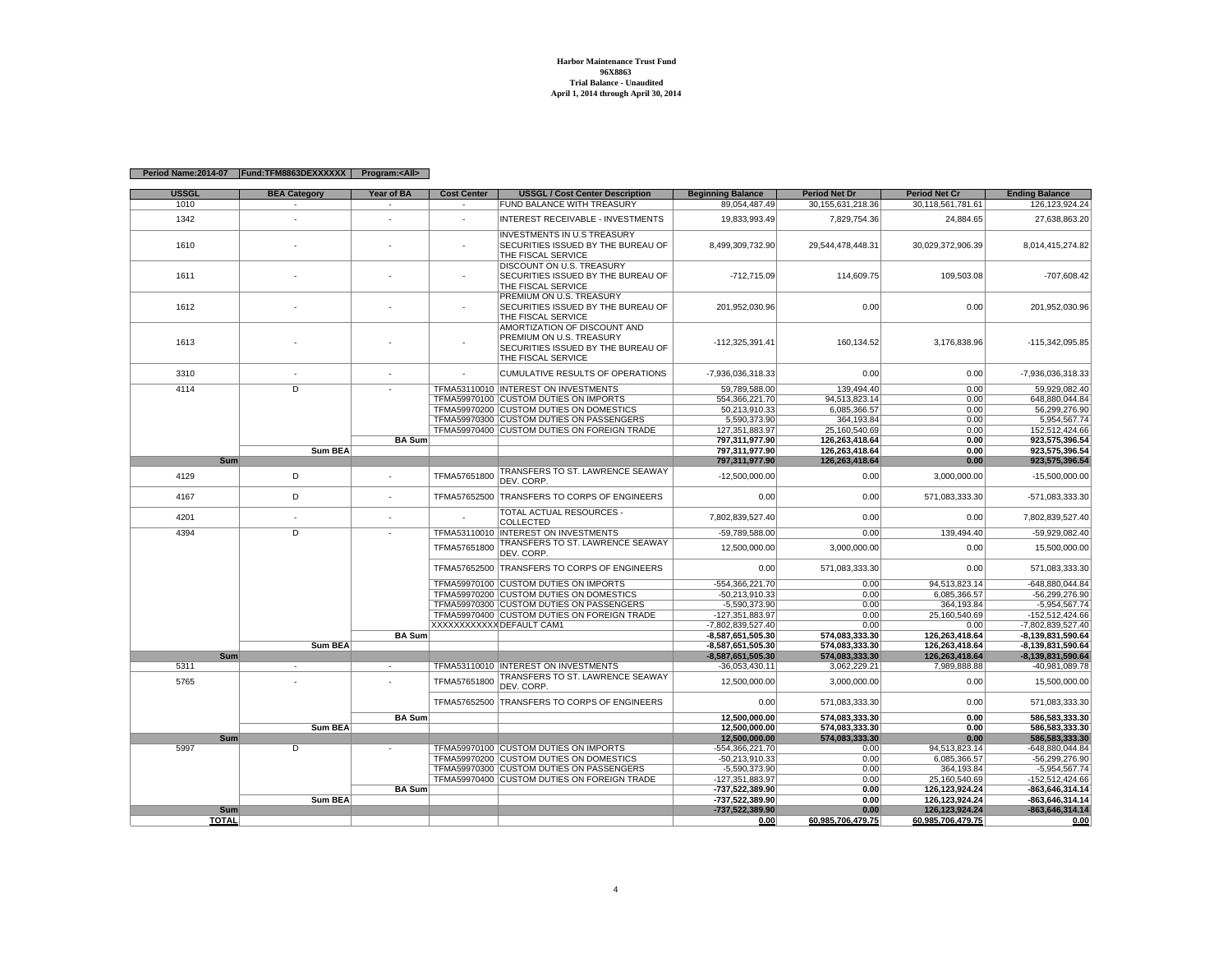### **Harbor Maintenance Trust Fund 96X8863 Balance Sheet - Unaudited April 30, 2014**

| Period Name: 2014-07 | Fund:TFM8863DEXXXXXX                                            | <b>Program:<all></all></b> |
|----------------------|-----------------------------------------------------------------|----------------------------|
|                      |                                                                 |                            |
| <b>Account Type</b>  | <b>Account Description</b>                                      | <b>Ending Balance</b>      |
| <b>ASSETS</b>        | <b>FUND BALANCE WITH TREASURY</b>                               | 126, 123, 924. 24          |
|                      | INTEREST RECEIVABLE - INVESTMENTS                               | 27,638,863.20              |
|                      | INVESTMENTS IN U.S TREASURY SECURITIES ISSUED BY THE BUREAU OF  |                            |
|                      | THE FISCAL SERVICE                                              | 8,014,415,274.82           |
|                      | DISCOUNT ON U.S. TREASURY SECURITIES ISSUED BY THE BUREAU OF    |                            |
|                      | THE FISCAL SERVICE                                              | -707,608.42                |
|                      | PREMIUM ON U.S. TREASURY SECURITIES ISSUED BY THE BUREAU OF THE |                            |
|                      | <b>FISCAL SERVICE</b>                                           | 201,952,030.96             |
|                      | AMORTIZATION OF DISCOUNT AND PREMIUM ON U.S. TREASURY           |                            |
|                      | SECURITIES ISSUED BY THE BUREAU OF THE FISCAL SERVICE           | -115,342,095.85            |
|                      |                                                                 | 8,254,080,388.95           |
|                      |                                                                 | Total: 8,254,080,388.95    |
| <b>EQUITY</b>        | CUMULATIVE RESULTS OF OPERATIONS                                | -7,936,036,318.33          |
|                      | <b>NET INCOME</b>                                               | -318,044,070.62            |
|                      |                                                                 | $-8,254,080,388.95$        |
|                      |                                                                 | Total: -8,254,080,388.95   |